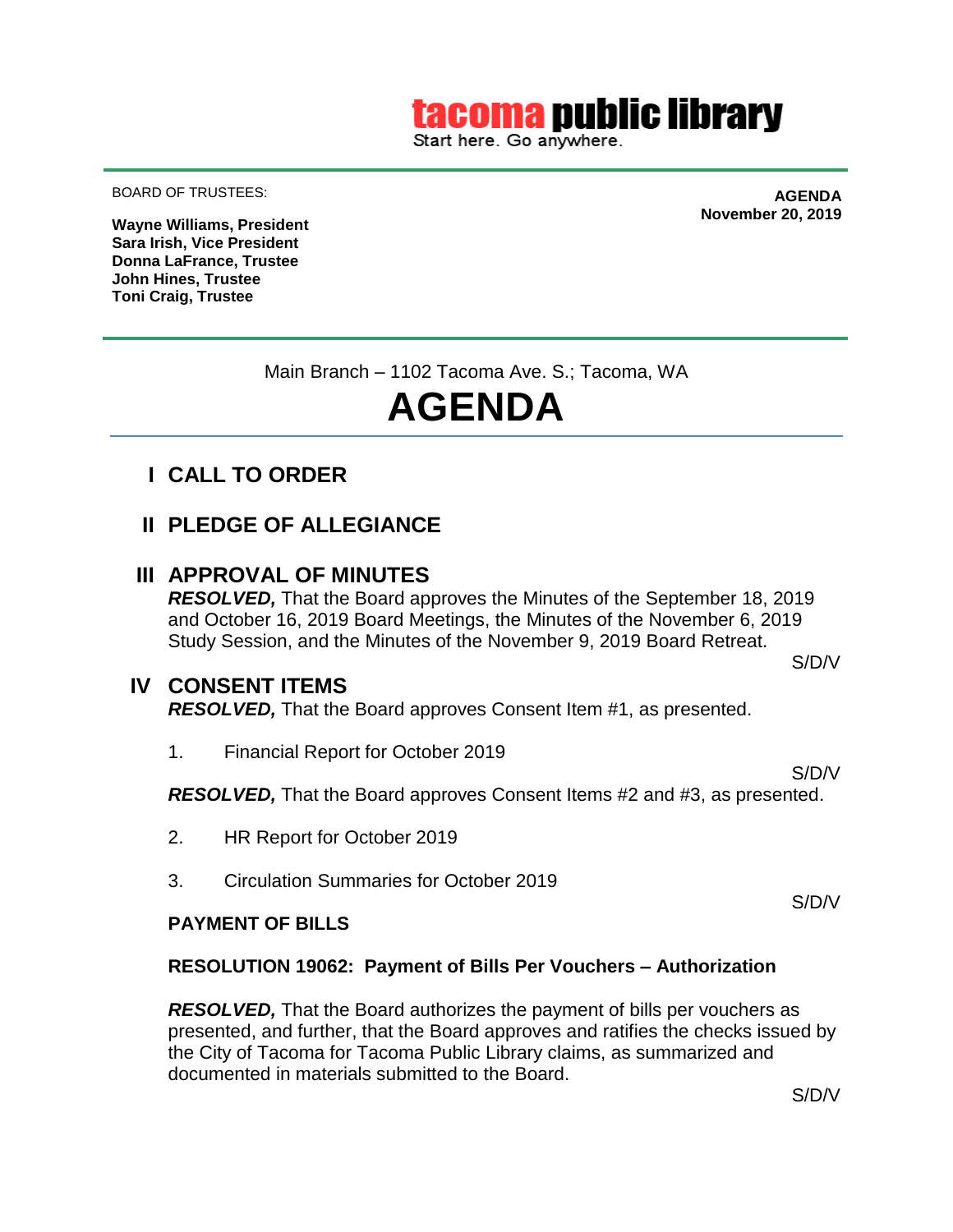#### **RESOLUTION 19063: Ratify Recurring Monthly Expenditures – Approval**

*RESOLVED,* That the Board approves and ratifies the October 2019 payments for the City of Tacoma services provided to the Tacoma Public Library as presented.

S/D/V

## **V PUBLIC COMMENTS**

### **VI STAFF RECOGNITION (November anniversaries)**

## **VII NEW BUSINESS**

**RESOLUTION 19065: Request that the Board authorize payment to Bibliotheca to upgrade 20 self-check machines to Windows 10 for a total not to exceed \$43,000 including sales tax. Bibliotheca is a sole source provider.**

*RESOLVED,* That the Board authorizes payment not to exceed \$43,000 to Bibliotheca for upgrade on 20 self-checks to Windows 10.

S/D/V

**RESOLUTION 19066: Request that the Board approves payment to OCLC for cataloging subscription in an amount not to exceed \$50,000 including sales tax. (OCLC is a sole source vendor. This covers Cataloging & Metadata, Resource Sharing, and Overdrive record delivery.)**

*RESOLVED,* That the Board approves payment to OCLC for cataloging subscription in an amount not to exceed \$50,000.

S/D/V

**ESOLUTION 19071: Request that the Board approves an extension of the contract with Pacific Security for security services at the Main Library Branch for the period of December 1, 2019 through November 30, 2020 for the amount of \$121,664.34. (The cost increase is due to the minimum wage increase. This will be the second of five possible extensions for this contract.)**

*RESOLVED,* That the Board approves the contract with Pacific Security for security services at Main for December 1, 2019 through November 30, 2020 for the amount of \$121,664.34.

S/D/V